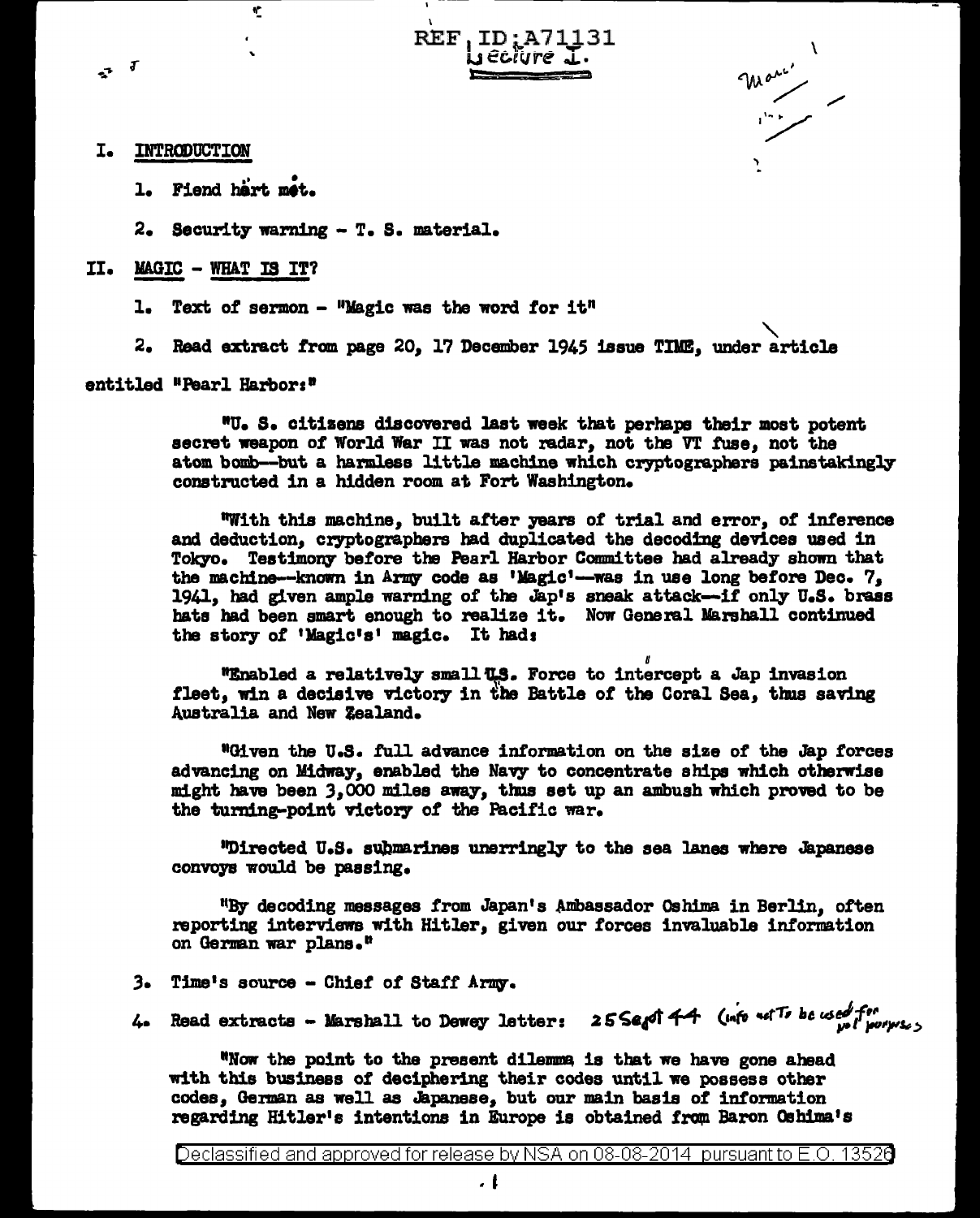messages from Berlin reporting his interviews with Hitler and other of'f'icials to the Japanese Government. These are still in the codes involved in the Pearl Harbor ewnta.

11To explain turther tbe critical nature of this setup which would be wiped out almost in an instant it the least suspicion were aroused regarding it,, the Battle *ot* the Coral Sea was based on deciphered messages and therefore our few ships were in the right place at the right time. Further, we were able to concentrate on our limited forces to meet their advances on Midway when otherwise we almost certainly would have been some 3,000 miles out of place.

"We bad full intormtion of' the strength of their forces in that advance and also of tbe smaller force directed against the Aleutians which finally landed troops on Attu and Kiska.

"Operations in the Pacific are largely guided by the information we obtain of' Japanese deployments. We know their strength in various garrisons, the rations and other stores continuing available to them. and what is of vast importance, we check their fleet movements and the movements of their convoys.

\*The heavy losses reported from time to time which they sustain by reason of our submarine action largely results from the fact that we know the sailing dates and the routes of their convoys and can notify our submarines to lie in wait at the proper point.

"The current raids by Admiral Halsey's carrier forces on Japanese shipping in Manila Bay and elsewhere were largely based in timing on the known movements of Japanese convoys, two of which were caught, as anticipated, in his destructive attacks.

\* \* \*

"The conduct of General Eisenhower's campaign and of all operations in the Pacit1c are closely re1ated in conception and timing to the information we secretly obtain through these intercepted codes. They contribute greatly to the victory and tremendously to the savings of American 11 ves, both in the conduct of current operations and in looking toward the early termination of the war.<sup>u</sup>

\* \* \*

5. "Magic was the word for it."<br>These of you whohave followed

6. Long protracted hearing of the Joint Congressional Committee. (Read excerpts) "Magee" all than it

<sup>11</sup>With the aarciae of the greatest ingenuity' and utmost resourcefulness,, regarded by the committee as meriting the highest commendation, the War and Navy Departments collaborated in breaking the Japanese diplomatic codes. Through the exploitation of intercepted and decoded messages between Japan and her diplomatic establishments, the so-called Magic, a wealth *ot* intelligence concerning the purposes of the Japanese was available in Washington."

•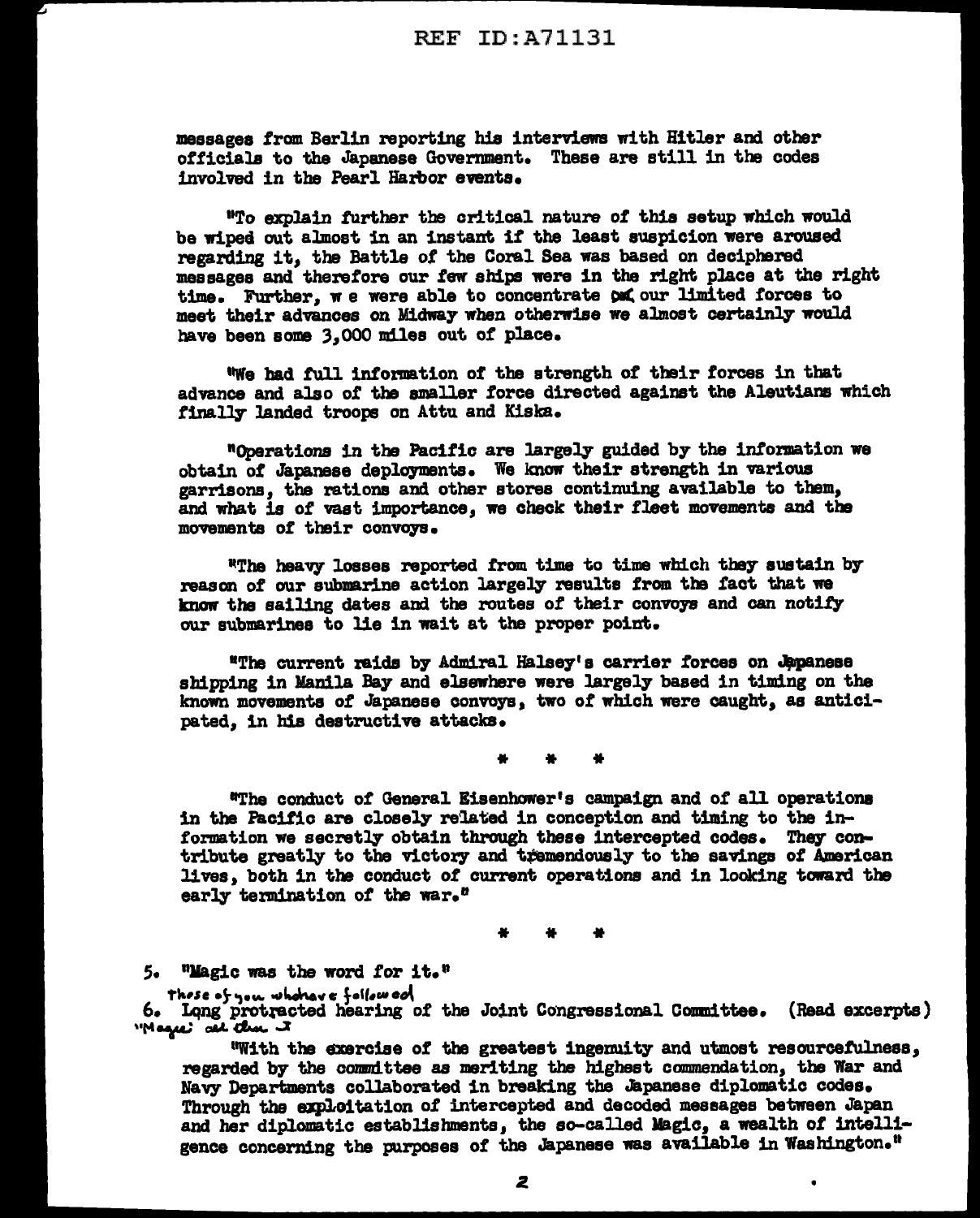and again, on page 2)2:

• ••• all witnesses familiar with Jla.gic material throughout the war have testified that it contributed enormously to the defeat of the enemy. greatly shortened the war, and saved many thousands of lives.<sup> $n$ </sup>

7. The hightest in Army, Navy and State testified to this effect  $-$  and yet in open hearing, much was limited.

8. Read extract - Memo from Secretary of State to AC of  $S$ ,  $G-2$  - 3 January 1944:

"The Department has found this material valuable at all times, and vital in a number of highly important situations. It would appear that information of this kind, and its analysis, will be even more vital in the future than in the past, both during the period of actual hostilities, and tor a considerable period ot time (which cannot now be estimated) after the hostilitiea may be concluded. This material is of great nlue in determining the facts on which policy must be formulated or action taken.<sup>"</sup>

 $g'$  Magio wostre wort forat

9. What is thia magic?

(a) TDE'S application to machine - wrong.

(b) Army had such machine - but technicians who produced it by pure analysis,

bulldog perseverance, and brilliant research never gave named machine "Magic."

 $(c)$  "Magic" first used by British as a cover name for product of highly

specialized operations which we call

(1) Signal Intelligence., or

(2) Comnunication Intelligence.

(d) Wagic Summary."<br>(e) H*eglect cooperation is six as*  $\mathcal{C}^{\prime}$ III. VALUE OF MAGIC - Let's examine more closely:

1. (a) Communique in New York Times - July  $12 - 13 - 14$ :

"July 12: Aitape-Wewak: Our medium units attack planes and fighters, with twenty tons (of explosives), harassed enemy-occupied coastal sectors from Wewak to Yakamul, starting fires in bivouac and supply areas. Air and naval patrols attacked lines of communications.<sup>1</sup>

"July  $13i$  45,000 Japanese troops trapped between Altape and Wewak on New Guinea since April have started a desperate battle to fight their way to the northern part of the island.<sup>11</sup>

"July 14: Our outposts inflicted heavy casualties in a preliminary engagement with an enemy force moving westward, apparently to attack our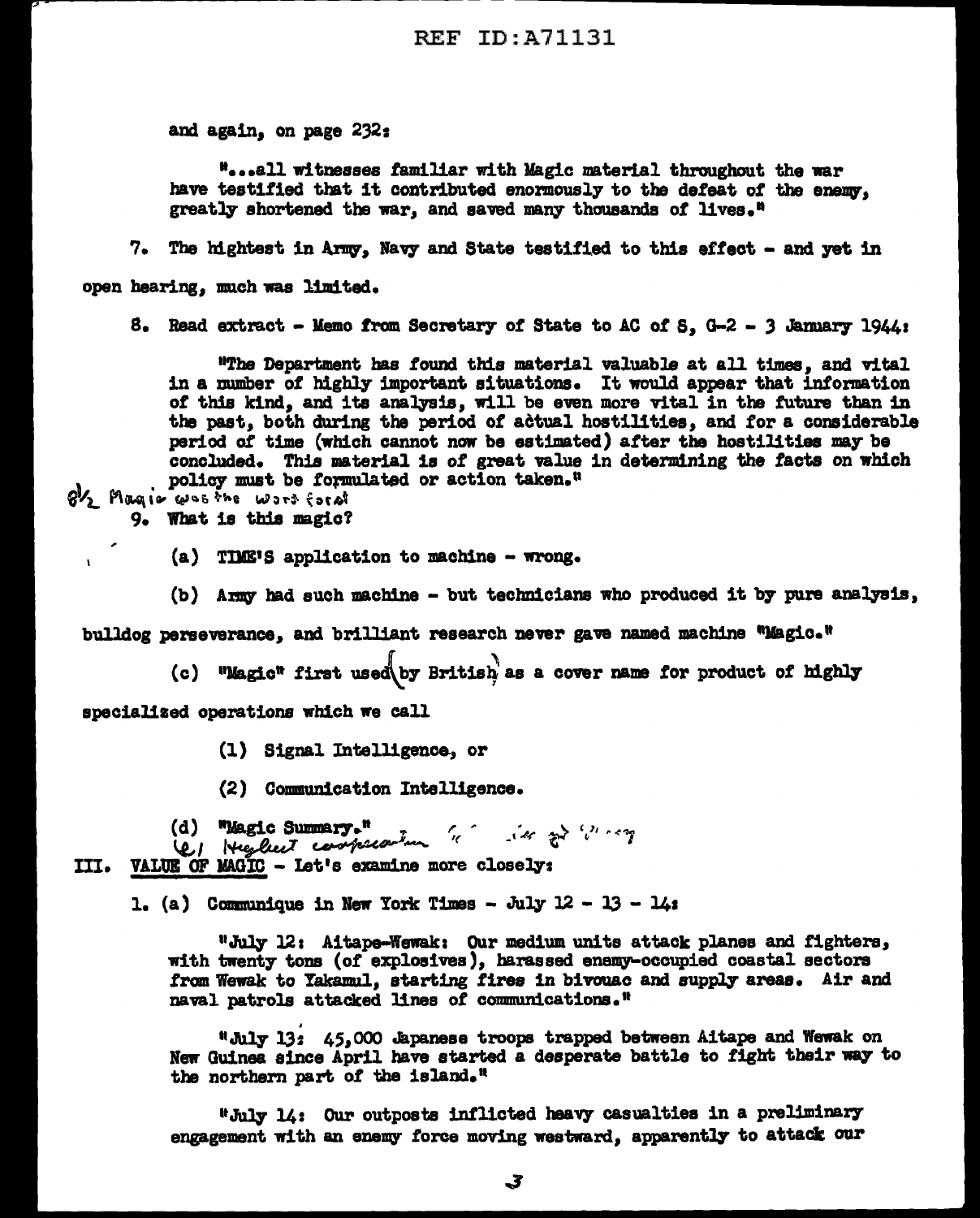our Aitape position. our medium units and attack planee with 53 tons of explosives, struck enemy concentrations in the Yakamul and Wewak areas.<sup>n</sup>

 $(b)$  Inside story behind it -

Sheriffere

 $(1)$  28 May 1944 message, available 1 June, mentioned supplies needed by the 18th Japanese Army (controlling operations in eastern New Guinea) must arr1'98 at Wewak by end of June in order to be of use on "attack on AITAPE.<sup>#</sup>

(2) 24 June 1944 message, the Southern Army stated 18th Army would attac<sup>k</sup> AITAPE.

(3) Other fragmentary messages confirmed this.

 $(4)$  20 June 1944 message (available 25 June 1944) from 18th Army planned all-out attack on U.S. Aitape perimeter on July 10, giving detailed diapoaitiona and operations. Total strength of forces involved about 20,000.

(5) Attack was made and defeated with heavy losses for the Japs.

2. Story how Jap duplicity was thwarted.

 $(a)$  Extract New York Times  $-$  5 August 1945;

"The long suspected fact that Japanese hospital ships, bearing Rad Cross insignia, have been carrying supplies for the Japanese military forces was confirmed today when General MacArthur announced that such a vassel, carrying guns and shells as well as personnel, had been boarded in the Banda Sea near Timor Island Saturday.

"When bandages were removed from s oms 1 patients 1 no wounds were found ... preliminary examination disclosed 23 heavy machine guns, 15 light machine guns and an undetermined number of 75 mm. shells. The shells were packed in boxes labelled 'medical supplies'."

 $(b)$  Inside story:

 $(1)$  Early 1945, it became apparent (from reading Jap traffic) that the enemy was attempting to redeploy their forces in N. E. I.

(2) One objective - to withdraw units from Banda Sea area to Java and Suma tea.

 $(3)$  By June, lack of transport forced them to utilize hospital ship

4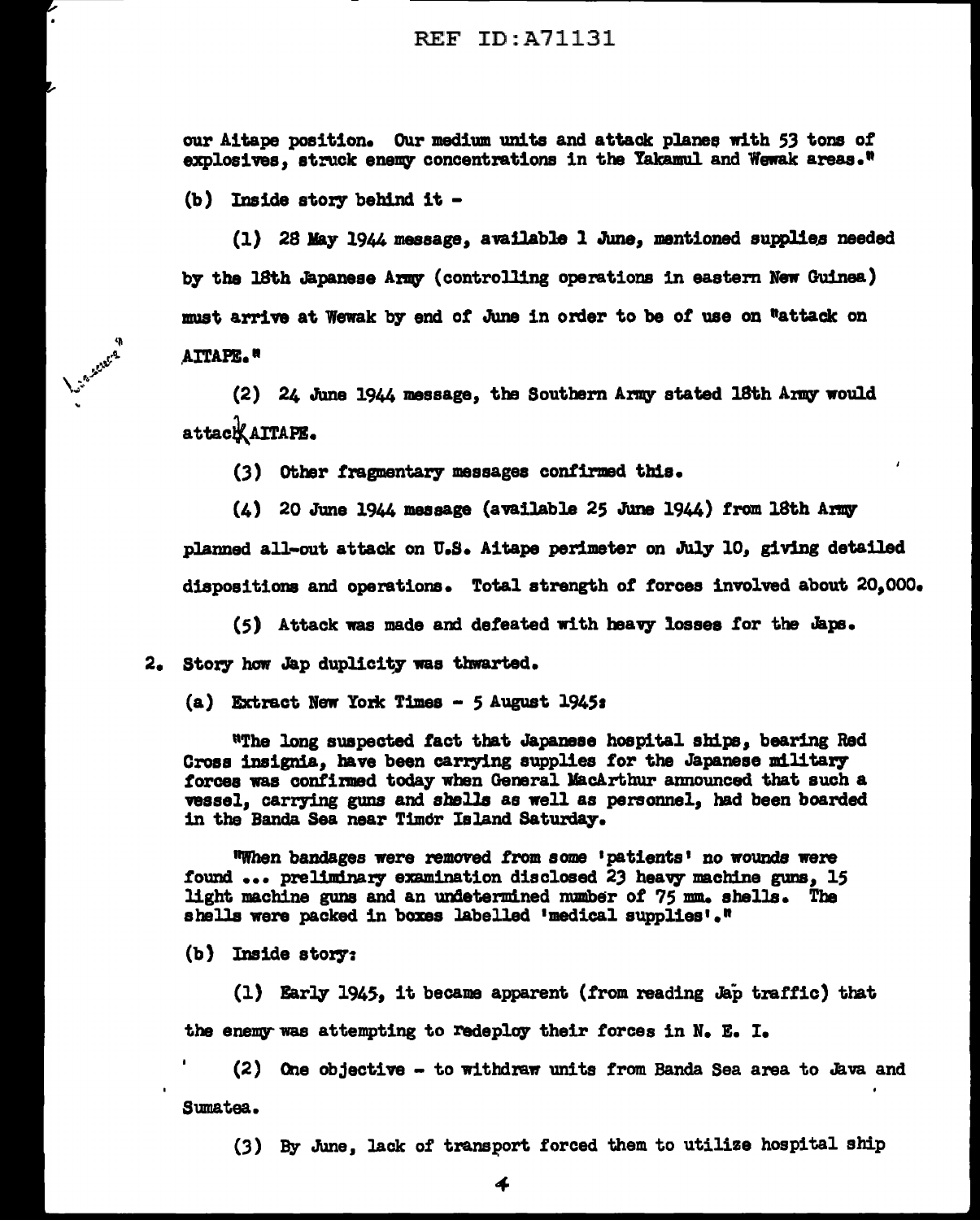TACHIBANA MARU (contrary to Geneva Convention)

(4) Ship (renamed IBR<BE MARU) assigned 1500 troops *ot* 11th Infantry and 150 tons ordance and munitions from TUAL in the KRI Islands to SURABAYA.

- ( 5) Precautions to prevent d1scowry1
	- $(a)$  Supply of hospital clothing for troops.
	- (b) Daily sick reports.
	- (c) Lists of' medical supplies.
	- (d) Sending regimental colors by air.
- (6) Ship left TUAL 1 August scheduled to arrive SURABAYA on 5th.

(7) According to New York Times account, the TACHIBANA, although marked by flood lighted red crosses, twenty feet high, was halted north of TIMOR by two destroyers.

- $(8)$  Search party founds
	- $(a)$  Cases marked "Medical supplies" containing munitions.
	- (b) Only wounded one sore thumb
- (9) This was no accident.

*3.* Interesting tact - that Japa never suspected solution of their syatem.

4. Pinal aample:

 $\bullet$ 

(a) Late 1943, Germans faced with desperate shortage of critical items  $$ metals and precious drugs.

(b) Raad excerpt New York Times - 10 November 1943•

"The story of a never-ending fight between ingenious enemy smugglers and the dogged, persevering men handling the blockade of Europe was told today by the Minister of Economic Warfare.

"Some weeks ago, five ships plying between Buenos Aires and Spain were halted by the British control points for search with the following, almost melodramatic results:

n40 drums stated on navi.certa as containing paste were found tull of liver extract, an important base in food compound for U-Boat crews.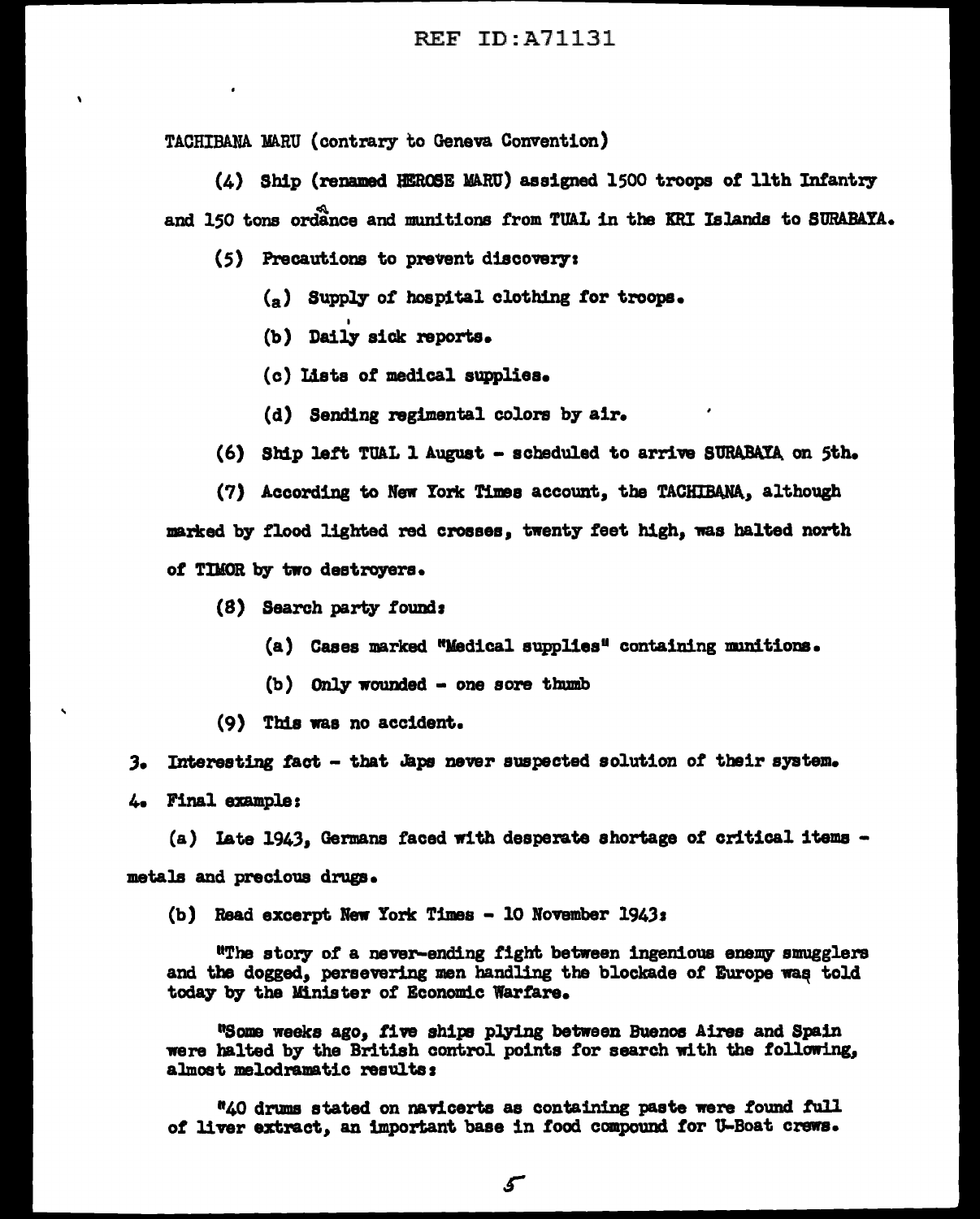"12 drums had false bottoms, smeared with putty, and embedded in each drum was a disk of platinum,  $3<sup>th</sup>$  in diameter,  $1/4<sup>th</sup>$  thick, and weighing a pound. They are worth more than \$4,000 apiece. What is far more important, howewr, is that they are worth a king's ransom to the Germana as <sup>a</sup> factor in the manufacture of nitroglycerine for explosives.

 $1$ <sup>a</sup>Also in the cargoes were six tons certified as bacteriological peptone, when 1n fact they were stutfed with small containers of gland extract powder for the treatment of shock."

 $(c)$  Inside story:

(1) Series of messages between Erich Otto Meyneir, German Charge d'Affaires in Buenos Aires and Berlin.

(2) Complete arrangements of' the cargo was described.

#### IV. HOW IS IT DONE?

1. Before explaining, again stress security.

(a) After V-J day, necessity for keeping technological advances during the war no longer existed.

(b) In SIGINT no publicity possible as future success depends upon degree of secrecy with past achievements.

- (c) Effect of "Black Chamber" and "Pearl Harbor."
- (d) Success being on very slender thread through entire war.
- (a) Battle of MibwAY June 1942.

(1) Articles in 3 newspapers and a radio columnist disclosed we knew

in advance.

- (2) Jape changed codes.
- (3) Navy up against it for weeks

(f) Difficulty of punishing violaters of security without disclosing to the world full details which would be more disastrous than original leak.

2. *On.* other hand, need for lilting curtain a bits

(a) Lack of appreciation by commanders.

(b) Read excerpt from report:

6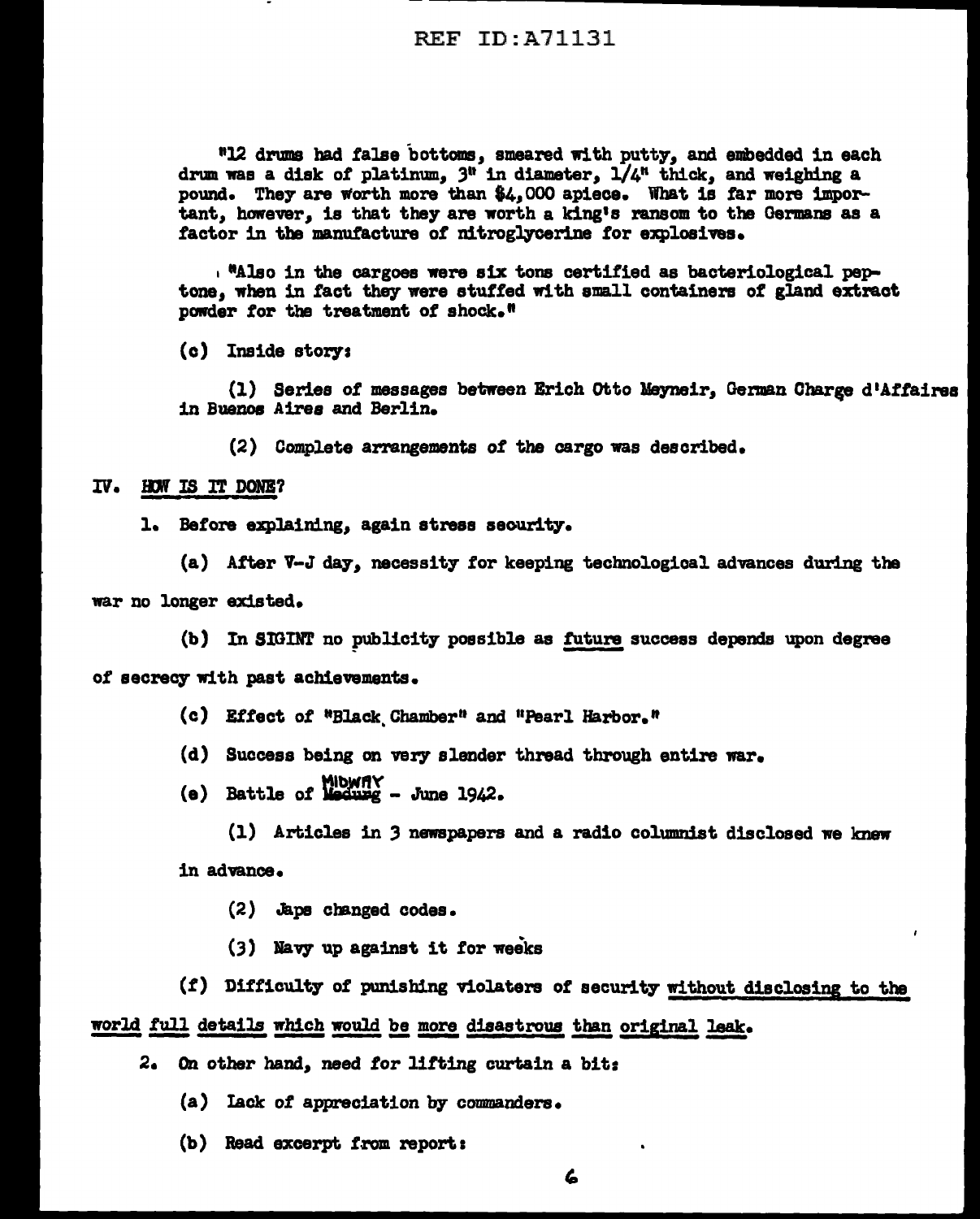"In many cases it was the unnecessary task of signal intelligence Detachments in the Mediterranean Theater to overcome a general feeling of skepticism in American Tactical Staffs concerning the value and accuracy of signal intelligence material. In several instances outright disbelief by the intelligence produced by Detachments was expressed by G-2 Staffs of Headquarters served by the Detachments. In time all tactical staffs served by Intelligence Branch Detachments became aware of the accuracy of intercept information; but many unfortunate mistakes were made by tactical commands by ignoring signal intelligence information before the proper confidence in such intelligence was developed. It is felt that such unnecessary lack of confidence in signal intelligence operations can be eliminated before actual operations in an active theater are begun by educating tactical staffs with the role which signal intelligence can and should play in modern tactical warfare."

*3.* <sup>1</sup>Magic11 is done b7 Signal Intelligences

 $\mathbf{I}$ 

(a) Signal Intelligence is the product obtained from interception and analysis of traffic passed by the various means of communication and from the detection of secret inks, mecrophotograph and open codes.

(b) In simple terms, object of signal intelligence is to intercept enemy messages and answers three questions:

- (1) Who sent the message to whom?
- (2) Where are the correspondents?
- ,  $(3)$  What do the messages say? ~

(c) All important. Fundamental error to think that the bald text *ot* a <sup>~</sup>, message is necessarily capable of correct interpretation without identifying the originator and the addressee, and, on many occasions without having additional background to appreciate its significance.

4. What are the operations involved?

- (a) Interception
- (b) Traffic Analysis
- (c) Cryptanalysis
- (d) Translation and emendation
- (e) Exploitation or production

 $(f)$  Information

1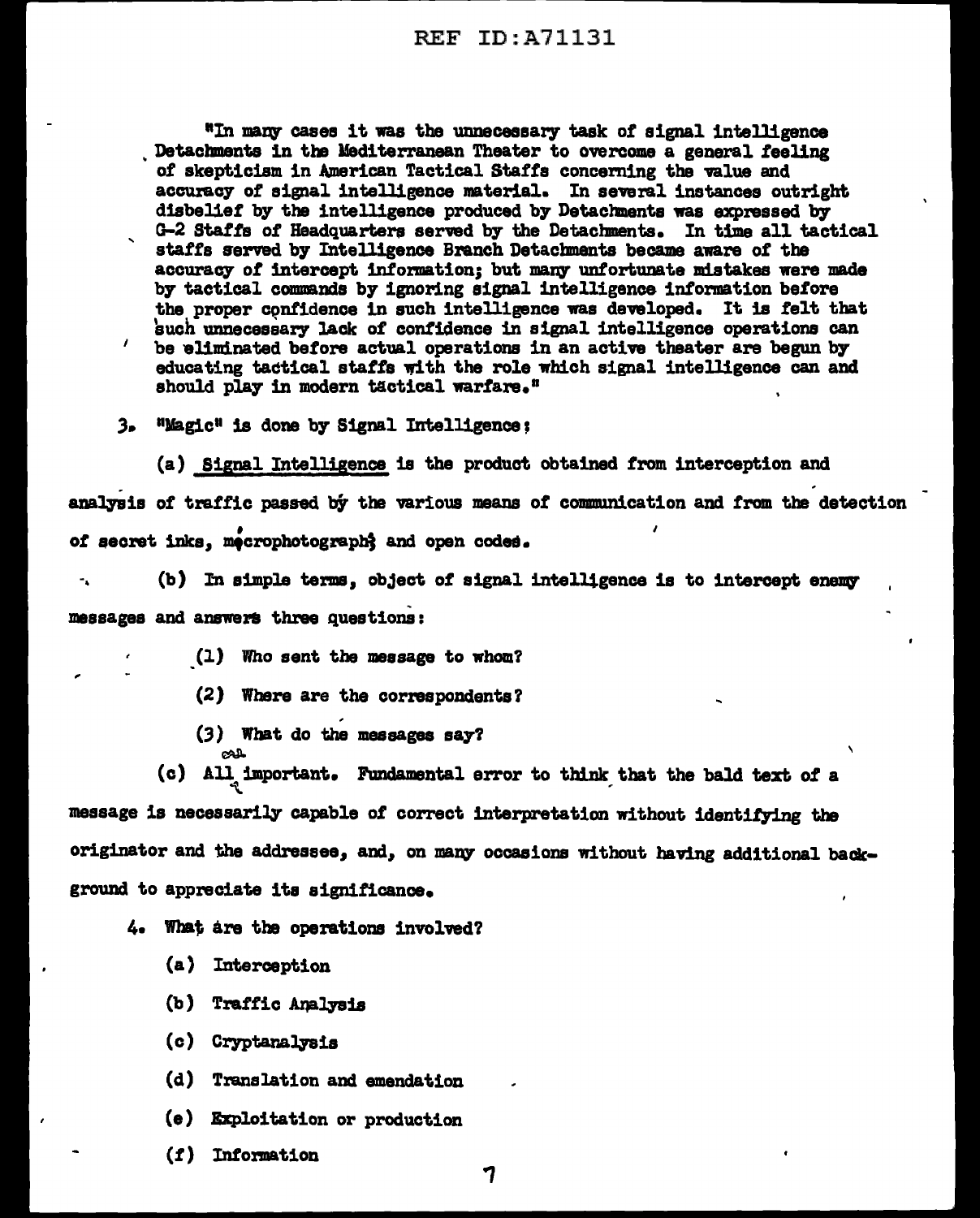# - - ------------------------- REF ID:A71131

- j Ji; £.val11ot1 *o* <sup>~</sup>
- (g) lilitary intelligence
- (h) Dissemination

Secret inks

s. Reliabilit7

- (a) Only one source of intelligence others are:
	- (1) Air and ground reconnaissance
	- (2) Prisoners
	- (.3) Captured documents
	- (4) Secret agents
	- (S) Other sources

(b) By far, most reliable as it reveals innermost thoughts and in our words what enemy is planning and doing.

- (c) Measured by results, it is also far more timely and inexpensive.
- (d) Quotes of what Germans thought *ot* it from "Ge:rmn Operational Intelligence•

"Signal intelligence was a chief source of information in the German Army. ... Good intercept work, producing, as it did, almost 90 percent reliable information, was invaluable."

and again:

"During the invasion, the G-2•s in the Weat drw about 60 percent of the operationally important information from signal intelligence. The remaining 40 percent was derived from all other fields of intelligence.  $\cdots$  Most of the information was deduced from the organization of enemy radio traffic networks, from decoded messages, and from the radio nets of' the enemy Air Force liaison officers who were attached to ground troops. Based upon this information, the evaluation center of signal intelligence often came to conclusions which, at first, sounded hypothetical to the operational command and were therefore doubted. In 90 percent of all these cases the ewnts verified the signal intelligence information so that eventually more credence was given to its conclusions.<sup>"</sup>

(e) Also for Americans - German counterat.tack against Mortain-Avranches corridor in August 1944. Much known through Signal Intelligence of enemy strength, positions and intentions at least 36 hours before. As a result Bradley able to bring up necessary reinforcements (U.S. VII Corps, including 4th, 9th and 30th Divisions, )d Armored Division and part of 2nd Armored Division involved in this).

!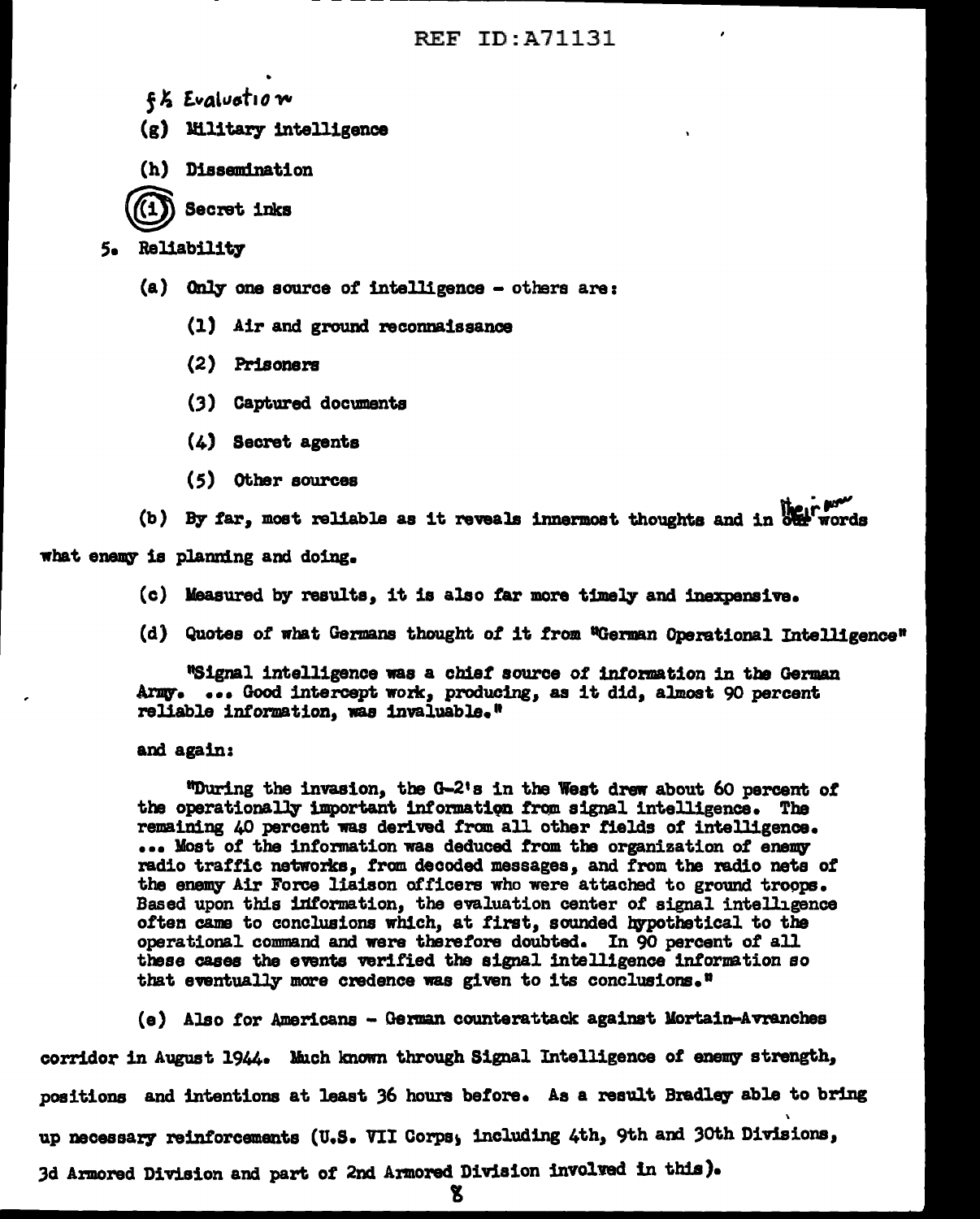### REF ID:A71131

 $(\hat{f})$  Reliability is great but not always 100 percent. Why? (Best to check when able)

> $(1)$  Man who's message you are reading may be mistaken or he may have erroneous information and not know it himself.

(2) Messages may have garbles and lead to erroneous interpretation, or there may be serious errors in translation (slide).

(3) Messages may be "phonies" (hard to tell).

 $\bullet$ 

(4) Messages ray be practice message not easily identifiable as such.

(a) In<sup>1</sup>1945, traffic intercepted in Italy made reference to IXIII Corps (not previously identified). Eventually discovered prefaced by "THAIRq message," and that identification was in error.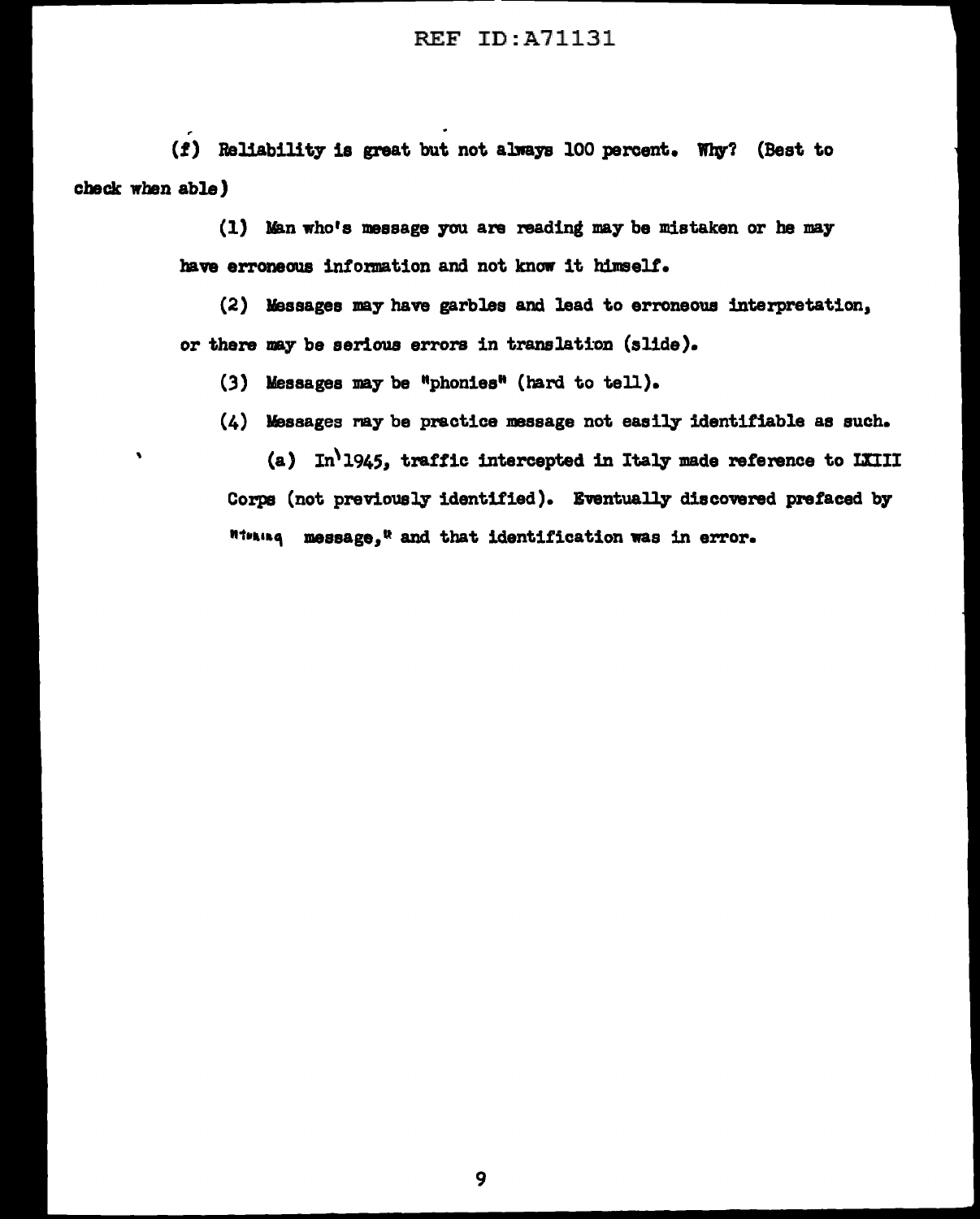:, which is a set of  $\mathcal{L}$  , and  $\mathcal{L}$  , and  $\mathcal{L}$  , and  $\mathcal{L}$  , and  $\mathcal{L}$  , and  $\mathcal{L}$  , and  $\mathcal{L}$  , and  $\mathcal{L}$  , and  $\mathcal{L}$  , and  $\mathcal{L}$  , and  $\mathcal{L}$  , and  $\mathcal{L}$  , and  $\mathcal{L}$  , and  $\mathcal{$  $\sqrt{10}$  REF ID:A71131

### $\text{LECTURE } \#2$

I. COUBSB - "Signal Intelligence and Communication Security."

1. Up to now have discussed only Signal Intelligence.

2. Communication Security of equal importance and goes hand in hand with Signal Intelligence. -Siamese Twina-all has been known aa s. I. s.

*3.* Definition:

 $\frac{1}{2}$ 

a. Signal Intelligence is the product obtained from interception and analysis of traffic passed by the various means of communication and from detection of secret inks, microphotographs, and open codes.

b. Communication Security embraces all measures designed to deny to unauthorized persons such information of military value as might be derived from our communications.

ITO

II. BRIEF msTORt (use slide)

III. EXTENT OF SIGNAL INTELLIGENCE - World War II (use slide)

IV. TYPICAL SIGNAL INTELLIGENCE ORGANIZATION (use ETO slide)

V. Now discuss in more detail various phases of Signal Intelligence Service.

- a. Signal Intelligence
	- (lJ Intercept Operations
		- (a) Accumulation of data frequencies, call signs, schedules, and procedures.
		- (b) Chatter of utmost importance.
		- (c) Clearly allied is  $D/F$  radio nets parallel order of battle.
		- (d) Radio finger printing.
		- (e) Tina
		- (f) Beacons, radar harmonigs, navigational aids.
		- (g) Tectmiques and equipment at an authorized receiving station quite different from an intercept station.
		- (h) Strategic fixed intercept different from tactical.
		- (1) Impress interception quite different from ordinary reception and considerable more training required.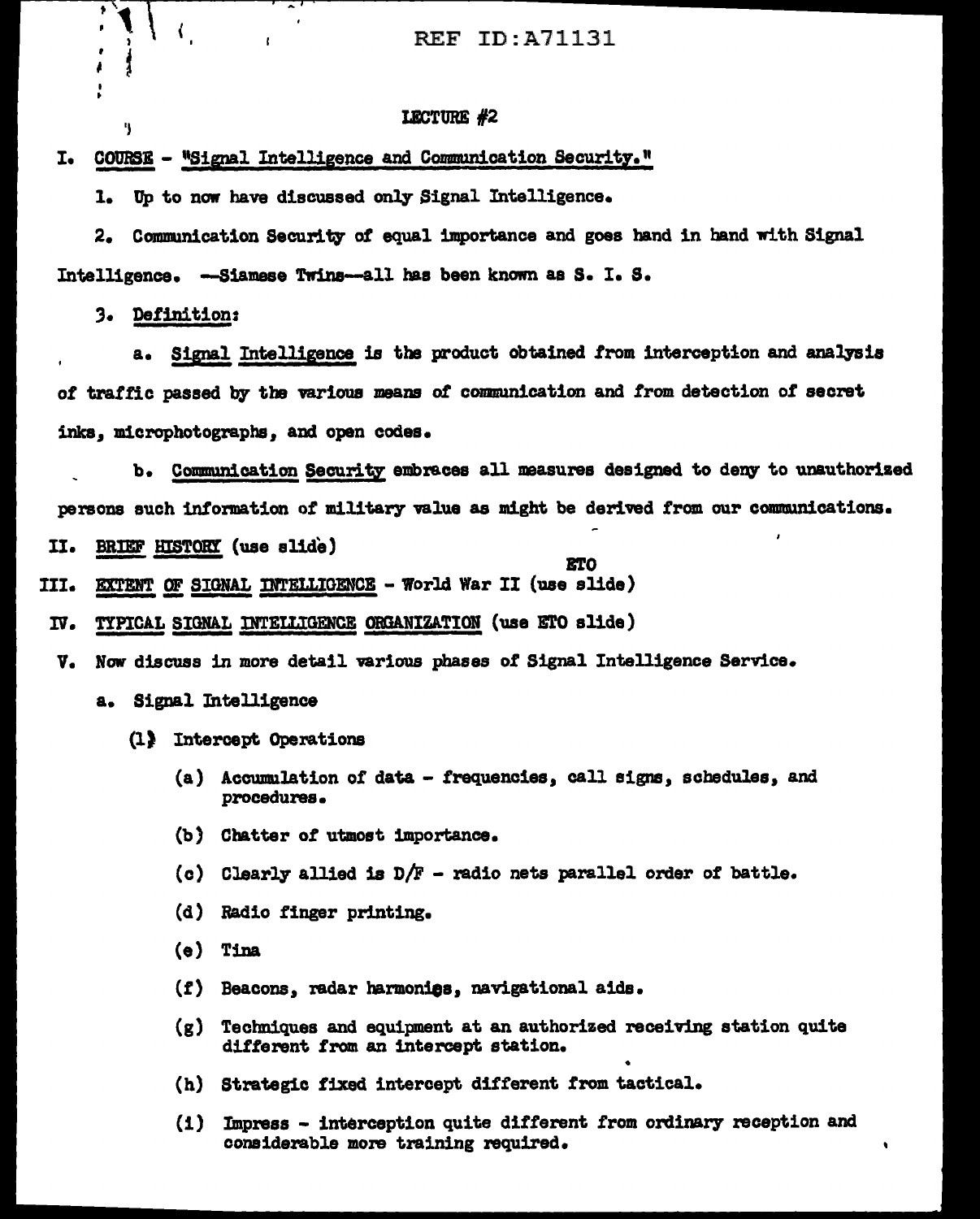**SECRET** 

## RESPONSIBILITY FOR CODE AND REPHERD WORK 1IN THE US ARMY 1861-1945

| BEFORE 1861                                                                                                                                                                                                                                                                                                                   | CHAOS                                                                                                                                                                                                                                                                                                                                                             |
|-------------------------------------------------------------------------------------------------------------------------------------------------------------------------------------------------------------------------------------------------------------------------------------------------------------------------------|-------------------------------------------------------------------------------------------------------------------------------------------------------------------------------------------------------------------------------------------------------------------------------------------------------------------------------------------------------------------|
| 1861 - 1865<br><b>CIVIL WAR</b>                                                                                                                                                                                                                                                                                               | MILITARY TELEGRAPH CORPS<br>SIGNAL CORPS<br>MOBILE STATIONS IN THE FIELD<br>FIXED TELEGRAPH LINES<br>SOLUTION ACTIVITIES INCIDENTAL<br>SOLUTION ACTIVITIES INCIDENTAL                                                                                                                                                                                             |
| <u> 1865 - 1898</u>                                                                                                                                                                                                                                                                                                           | SIGNAL CORPS<br>CODE COMPILATION, NO SOLUTION                                                                                                                                                                                                                                                                                                                     |
| 1898<br>SIGNAL CORPS<br><b>SPANISH-AMERICAN WAR</b><br>EXISTING CODES USED, NO COMPILATION, LITTLE OR NO SOLUTION                                                                                                                                                                                                             |                                                                                                                                                                                                                                                                                                                                                                   |
| 1898-1917                                                                                                                                                                                                                                                                                                                     | THE ADJUTANT GENERAL<br>ARMY SERVICE SCHOOLS<br>SIGNAL CORPS<br>SOME TRAINING IN SOLUTION, TOWARD END OF PERIOD<br><b>CODE COMPILATION</b><br>ONE CODE COMPILED (1902)                                                                                                                                                                                            |
| 1917 - 1919<br>WORLD WAR I                                                                                                                                                                                                                                                                                                    | (IN FRANCE)<br>(IN WASHINGTON)<br>(IN FRANCE)<br>G-2 AEF<br>MILITARY INTELLIGENCE DIVISION.<br><b>SIGNAL CORPS</b><br><b>GENERAL STAFF</b><br>SOLUTION OF GERMAN<br><b>COMPILATION</b><br><b>COMPILATION</b><br><b>COMMUNICATIONS</b><br><b>INTERCEPTION</b><br><b>SOLUTION</b><br>DIRECTION-FINDING<br>SECRET INK WORK<br>SHORTHAND<br><b>G-2 COMMUNICATIONS</b> |
| 1919 - 1929                                                                                                                                                                                                                                                                                                                   | (IN NEW YORK)<br>(IN WASHINGTON)<br>(IN WASHINGTON)<br>THE ADJUTANT GENERAL<br>MILITARY INTELLIGENCE DIVISION<br>SIGNAL CORPS<br><b>PRINTING</b><br>(WITH STATE DEPT SUPPORT)<br><b>CODE COMPILATION</b><br><b>DISTRIBUTION</b><br><b>SOLUTION</b><br><b>ACCOUNTING</b>                                                                                           |
| (ALL IN WASHINGTON HEREAFTER)<br>SIGNAL CORPS<br>1930 - 1934<br>THE ADJUTANT GENERAL<br>G - 2<br>SIGNAL INTELLIGENCE SERVICE<br>STAFF SUPERVISION<br><b>PRINTING</b><br><b>CODE COMPILATION</b><br><b>DISTRIBUTION</b><br>TRAINING IN SOLUTION<br>ACCOUNTING<br>$\sim$<br><b>GENERAL TRAINING</b><br>RESEARCH AND DEVELOPMENT |                                                                                                                                                                                                                                                                                                                                                                   |
| 1934 - 1941                                                                                                                                                                                                                                                                                                                   | SIGNAL CORPS<br>G - 2<br>SIGNAL INTELLIGENCE SERVICE<br><b>SUPERVISION</b><br><b>STAFF</b><br><b>CODE COMPILATION</b><br>TRAINING IN SOLUTION<br><b>GENERAL TRAINING</b><br><b>INTERCEPTION</b><br><b>CURRENT SOLUTION</b><br>RESEARCH AND DEVELOPMENT<br><b>PRINTING</b><br><b>DISTRIBUTION</b><br><b>ACCOUNTING</b>                                             |
| 1941 - 1944<br><b>WORLD WAR II</b>                                                                                                                                                                                                                                                                                            | G – 2<br>SIGNAL CORPS<br>ALL PHASES OF ACTIVITY THROUGH<br>STAFF SUPERVISION<br>SIGNAL SECURITY AGENCY AND<br>SECOND SIGNAL SERVICE BATTALION AT<br>ARLINGTON HALL STATION AND<br>INTERCEPT STATIONS                                                                                                                                                              |
| DEC 1944 -<br><b>SEPT 1945</b>                                                                                                                                                                                                                                                                                                | $G - 2$<br>SIGNAL CORPS<br>ADMINISTRATIVE CONTROL OF ALL PHASES<br>OPERATIONAL CONTROL OF ALL PHASES                                                                                                                                                                                                                                                              |
| <b>SEPT 1945-</b>                                                                                                                                                                                                                                                                                                             | G - 2<br>COMPLETE CONTROL OF ALL PHASES THROUGH<br>ARMY SECURITY AGENCY AND<br>SECOND SIGNAL SERVICE BATTALION AT<br>ARLINGTON HALL STATION,<br>INTERGEPT STATIONS AND THEATERS<br><u>SECRET</u>                                                                                                                                                                  |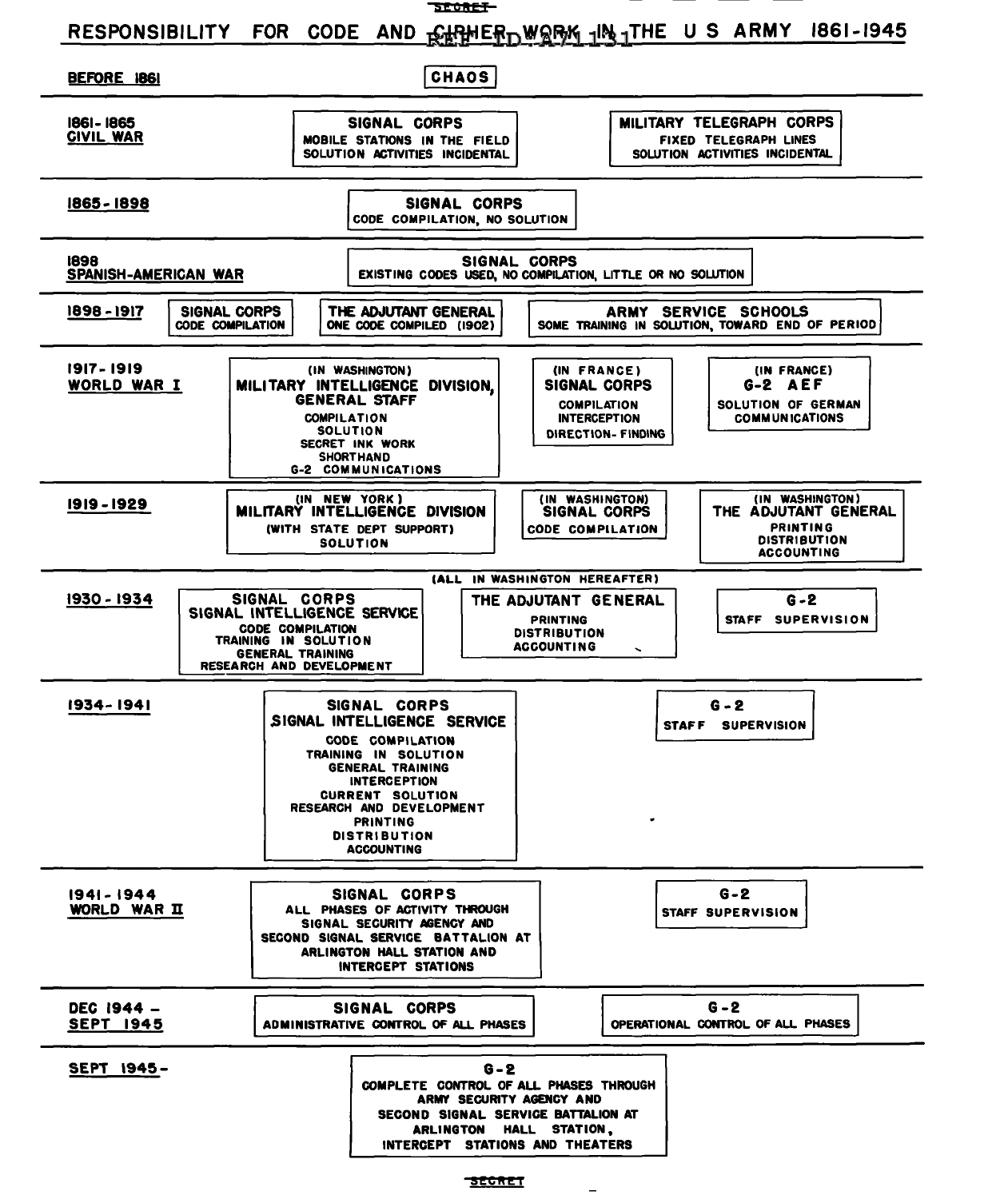- (j) Stumbling block to interception
	- -

1. Radio silence -<br>a. Quote German document dated 20 March 1943:<br>"While preparing for an attack, the Russians keep strict" radio discipline and often impose radio silence, thus making most difficult the useful employment of radio intercept in that sector."

2.• Battle of Bulge

On S llovember 1944, radio silence ordered *tor* units behind lines in East Holland. On 9 November, German C in C, West ordered immediate cessation of radio traffic in Fortrexs Area West and subordinate units. On 10 December, message read all SS units observing radio silence.

I

Most striking effect - radio silence was Luftwaffe New Years  $1945$  - last bid for air supremacy - IFF navigational aids - all silenced until operation.

- $2.$  Use of landlines.<br>(k) Counteraction
- 

T

- 1. Radio operators require extensive training.
- 2. Mobility *ot* units require use of radio. -
- 3. Impossibility of landlines Pacific Operations.<br>(2) Traffic Analysis

- $(a)$  May answer the "who" and "where."
- (b) Study of enemy traffic to overcome procedures, daily changing, unaytamatic call signs, changing frequencies, net organizations, preservation of contimity. Extracts all information w/o reading the message.
- (c) Fusion with other sources of information.
- (d) Especially useful in tactical units.
- $(e)$  Provides "cribs."
- $(f)$  May be only source "rester schussel" example--
- $(g)$  Highly desireable be checked against other sources inferences are inevitable.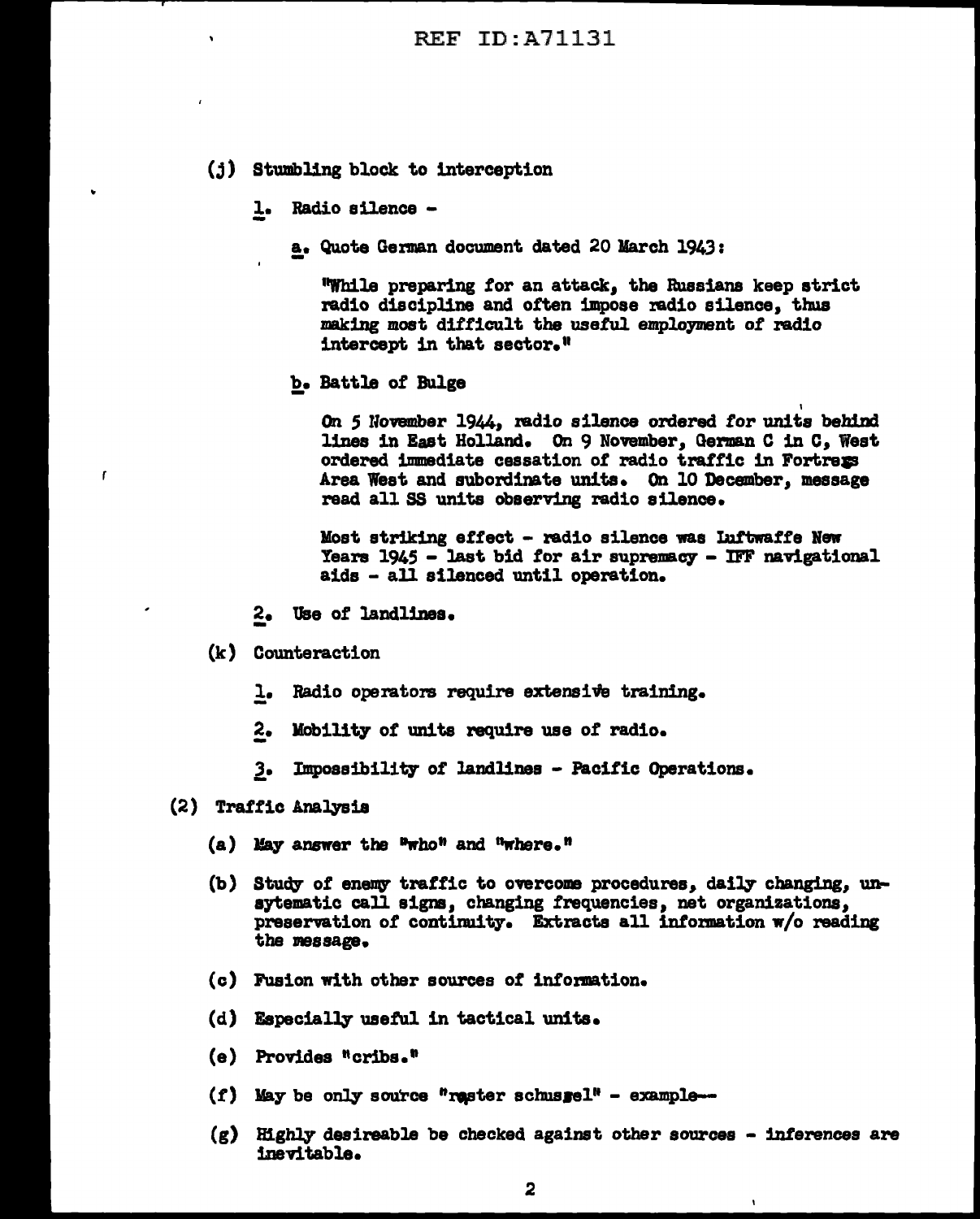- (3) Cryptanalysis
	- (a) May answer "who" or "where."
	- (b) Does give "what" is said.
	- (c) No magic no crystal ball.
	- (d) A science using straightforward scientific principles and procedures.
	- (e) Techniques mathenatical and statistical element of luck and implies "know how."
	- (t) Describe codes and ciphers.
	- (g) Cipber machines.
	- (h) High, medium and low grade syatems and their general exploitation in Signal Intelligence.
	- $(i)$  Example of 3 letter code used by German Iuftwaffe trigger happy Germans
	- (j)  $\sqrt{18}$  MG 109's from RJ 2 flying out over MM at 1430 flying in over RM 1515 low level attack."

"2 MB 109' a up at 0830 down 0930 LO."

- (k) Teclmiques s
	- 1. Study of the external characteristics of messages;
	- 2. Study of any available collateral information, including that obtained from previous solutions of systems used by the same enemy organization (this is what is meant by "cryptanalytic continuity" without which the cryptanalyst is greatly handicapped).
	- 3. Study of the beginnings and endings of messages;
	- 4. Search for repetitions within and between messages;
	- 2.• Preparation of statistical counts of letters, groups *ot* letters, cmplete code groups, and the like;
	- 6. Search for indicators;
	- 7. Determination of the type of cryptography used.
	- 8. Separation of the traffic into groups *ot* messages cryptographed 1n the same key;
	- 9. Testing of probable words assumed to be present in the message;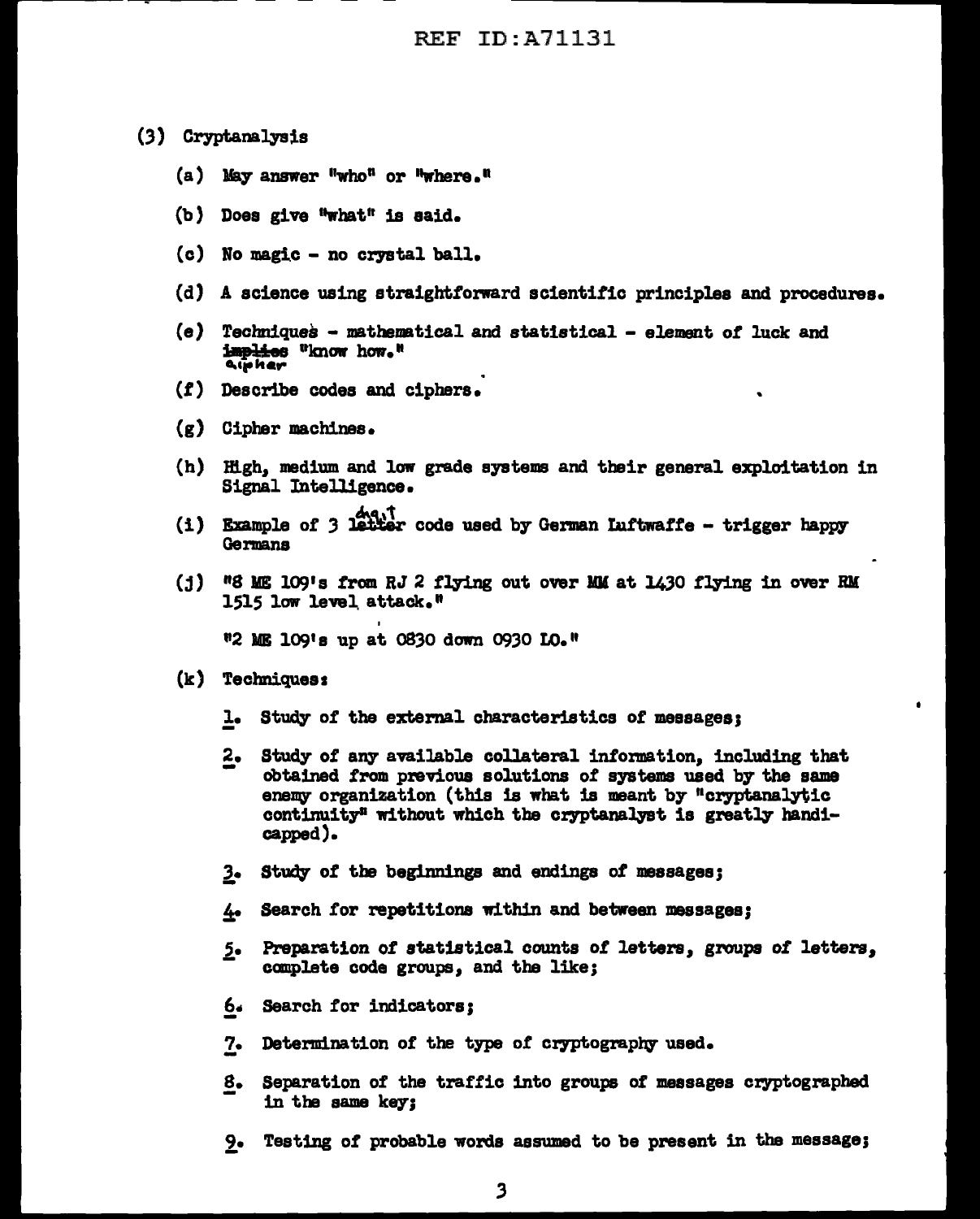- 10. Search for messages which may be presumed to contain the same plain text enciphered in different ways.
- (1) Emphasis on cryptograph continuity.
- $(m)$  Use of machine  $ry_{\bullet}$
- (n) USE UL HERITALIONSHIP of three phases. Sure and analyles
- (4) Translation and Emendation
	- (a) Highly trained  $-$  skill, imagination and flexibility of mind.
	- (b) Voice interceptor.
	- (c) Intimate knowledge not only of language but colloquialisms basic military terms -
- (5) Production or Exploitative
	- (aj Eliminate delays, establish short cuts, standardize procedures, use machinery.
	- (b) Save on cryptanalysts.
	- (c) Establishment of priorities hundreds of thousands of messages.
	- (d) Scanning units.
- (6) Information
	-
	- (a) Selection of material.<br>(b) Public<sup>1</sup> in proper form. (During height of activity, Signal Security)
- (7) These conclude functions of Signal Intelligence Service (Intell side) Agency in Washington alone produced an average of 1000 bulletins a day, each Irom 1 to 5 pages long)<br>e conclude functions of Signal Intelligence Service (Intell side)<br>rest taken up by G-2. - next 2 reps - every method wit These conclude functions of  $\hat{S}$ ignal Intelligence Service (Intell<br>and rest taken up by G-2. - Next 2 regn - enclosed into e Service (Intell s**f**id<br>enalnatum utur *nutl*<br>dieselann ulm
	- (a) Communications vital factor.
	- (b} August 1945, TTY in U.S. above \$59,000.

#### VI. PROTECTION OF SOURCE OF SIGNAL INTELLIGENCE

1. Convoy on high seas - direct action as result - enemy concludes you solved their codes.

2. Tunisia example -

مس بر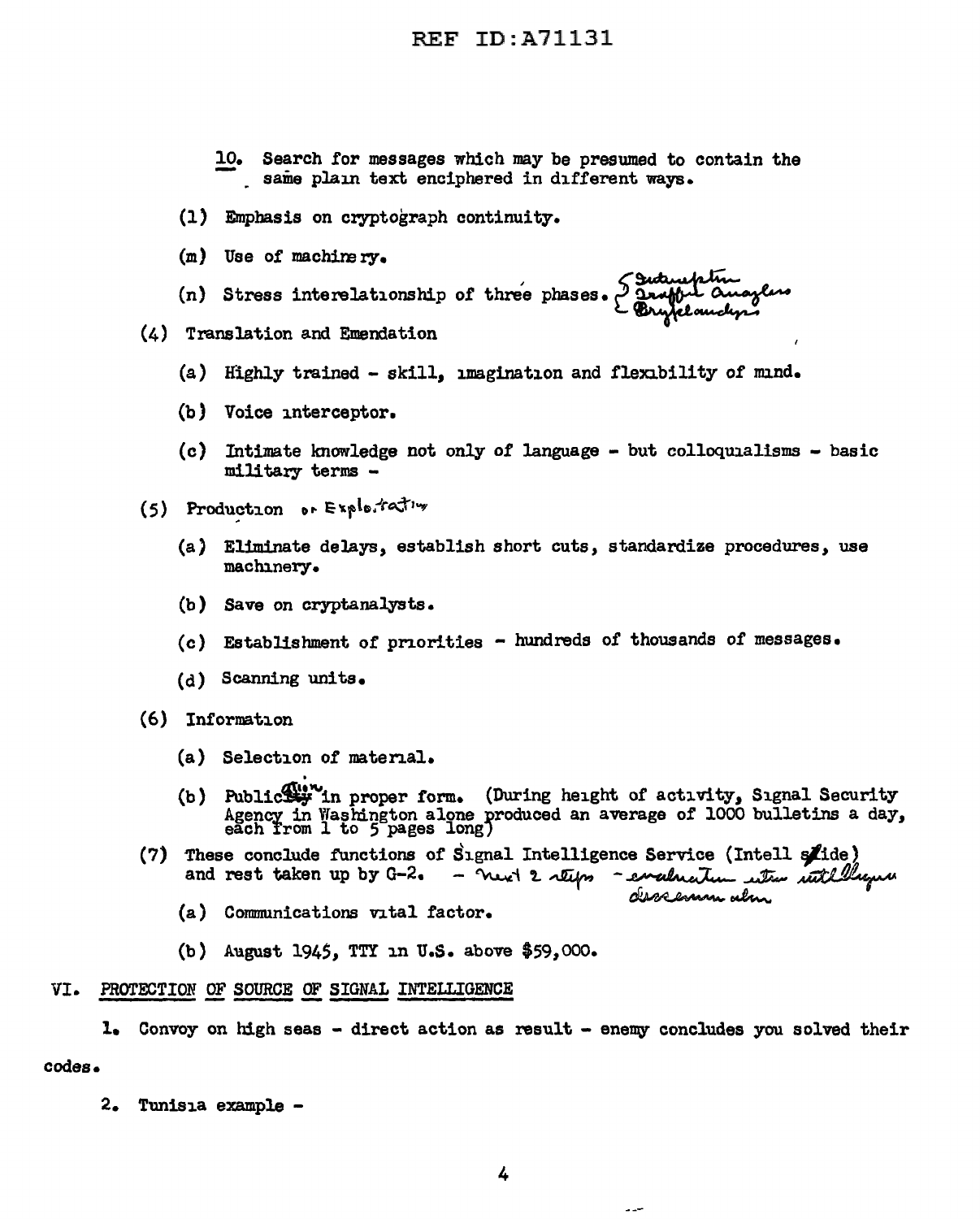"In Tunisia, for example, a costly error was made when intelligence from radio intercept was not handled properly. Two German coded messages were intercepted, several hours apart, and broken. The first message stated intentions of a German attack at a particular hour. The second message postponed the attack and gave the new time of the jump-off. Both messages were. forwarded to the Allied tactical comnands as soon as they' were broken. One command, after receiving the second message, made a radio broadcast, in clear, referring to the German intention to attack, stating that it had been postponed, and giving the exact times as reported in the German messages. As a result of German intercept services reading the broadcast the attack was again postponed. Furthermore, later German messages intercepted stated a realization that the Allies were reading German tactical codes. In a short time all codes being read regularly by Allied signal intelligence units disappeared from the air, and a dependable source of intelligence was lost to the Allies until the new codes were broken.<sup>\*</sup>

- 
- 

the Allies until the new codes were broken."<br>2014 - pawamit and 2 mag fright lime<br>3. Artillery example. Fust at 1336B renealed 2 give protection  $\alpha$   $\sim$   $\sim$ سمهم -<br>**13**36B orpe arb - appealed to p ble source of intelligence was lost<br>broken."<br>unt suit 2 mags for furt lines<br>remaded 2 gm position is more lines<br>ab - appealed to provid "angel" for 4. Jap example at 1600 acend arty land down a concertation of ...................<br>4. Jap example 2 donney - hunch argument and announcement

On a certain day in November 1944, ,an enciphered code message was sent by a certain Japanese staff' section to certain Japanese Air Force units, requesting air escort for two convoya carrying troops to reinforce the Phillipines. The massage went on to say that the convoys consisted of ten ships, tankers, and escort vessels; on what date it was to leave and from what port; what the route was to be, even to including noon positions for the next seven days. This message was solved in Washington. Two days after these convoys sailed, one of them reported in a message, which was also intercepted and solved, that it had been sighted by a  $B-29$ , with strong indications that the other convoy had also been sighted. A *tew* hours later massages from these convoys reported the following losses: six ships definitely sunk, one disabled and one afire. Later, we learned from another source that in addition one aircraft carrier was sunk. But did you notice the message about the B-29° It didn't just happen!

- 5. Definite rules laid dawn on use *ot* this.
- 6. Only authorized recipients.
- 7. Special channels

..

B. Never take owrt act to comprmise source •

9 Read Prandert Silen 10 Aroun Active Squat soute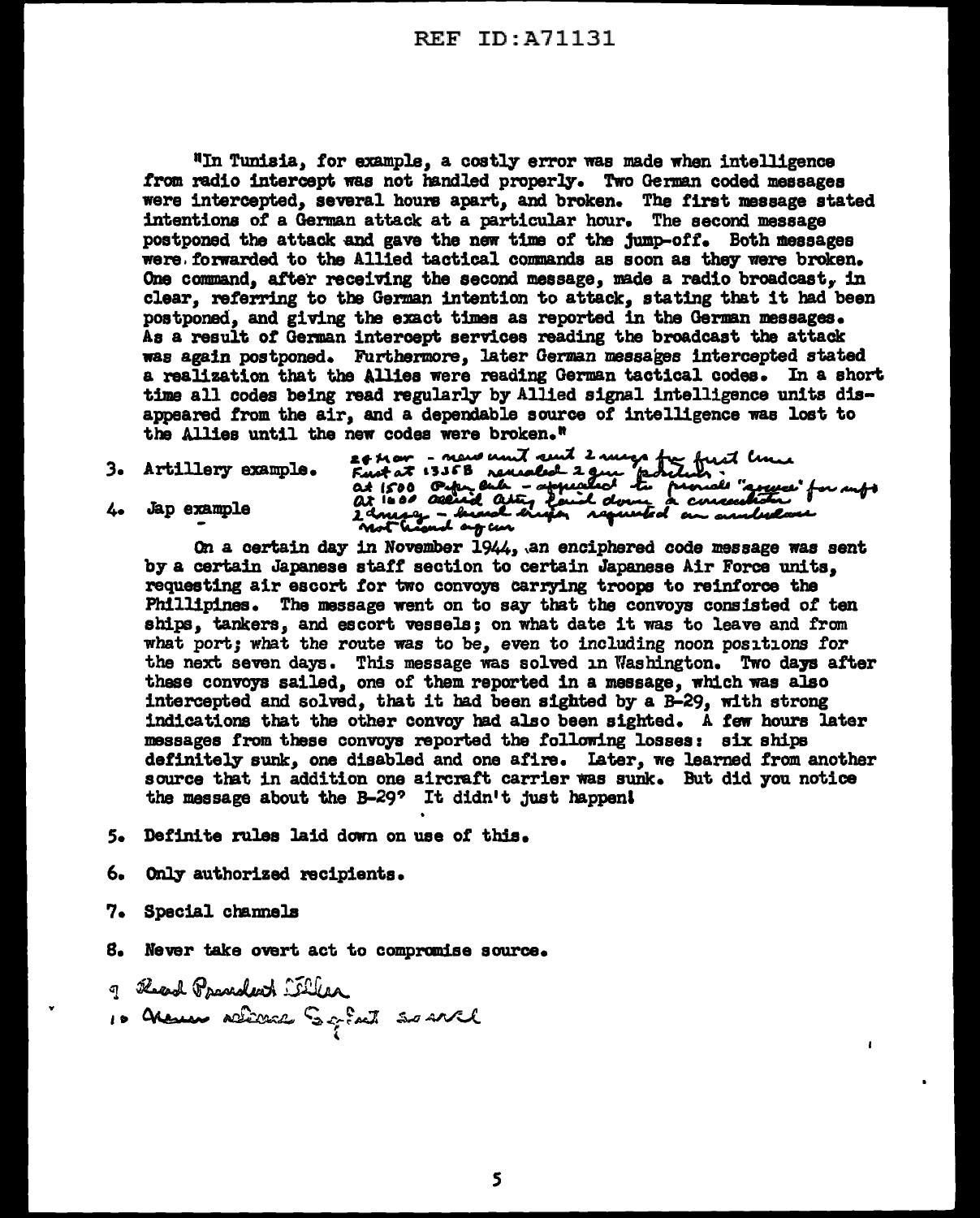#### REF ID:A71131

### f IECTURE #3

#### I. COMMUNICATIOM SECURITY

I

...

 $\mathbf{I}$ 

a. (1) Dewey was President of U.S. and Commander in Chief, U.S. Navy, Chief of Staff, Army and other high ranking Government officials joumeyed several times half way around the world to attend special meetings and conferences. {Travelled safe]J')

(2) On the other hand, the gentleman who was reported to have said in 1941: "I'm looking forward to dictating peace terms in the White House."  $\mathbb{R}$ ; the Commander in Chief of Jap Comb Staff - Admiral Isoroku Yamamota, while in the course of an ordinary inspection tour, died in a flaming Jap bomber that crashed on the Solomon Islands in April 1943· Accident? "Accidents don't happen - they are brought about."

 $b_{\bullet}$  (1) Ever think about the tremendous number of communications required to handle an operatron like Torch and Overlord?

 $(2)$  Communication security responsible for success.

 $c<sub>0</sub>$  Communication security - embraces all measures designed to deny to unauthorized persons such information of military value as might be derived from our communications.

d. Three basic elements to communication security:

- (1) Physical security
- (2) Transmission security
- (3) Cryptographic security

 $e$ . Physical security safeguards:

 $(1)$  Extensive and comprehensive accounting system for every single item

(2) Office courier for delivery

(3) Complete and adequate instructions and means for destruction in emergencies.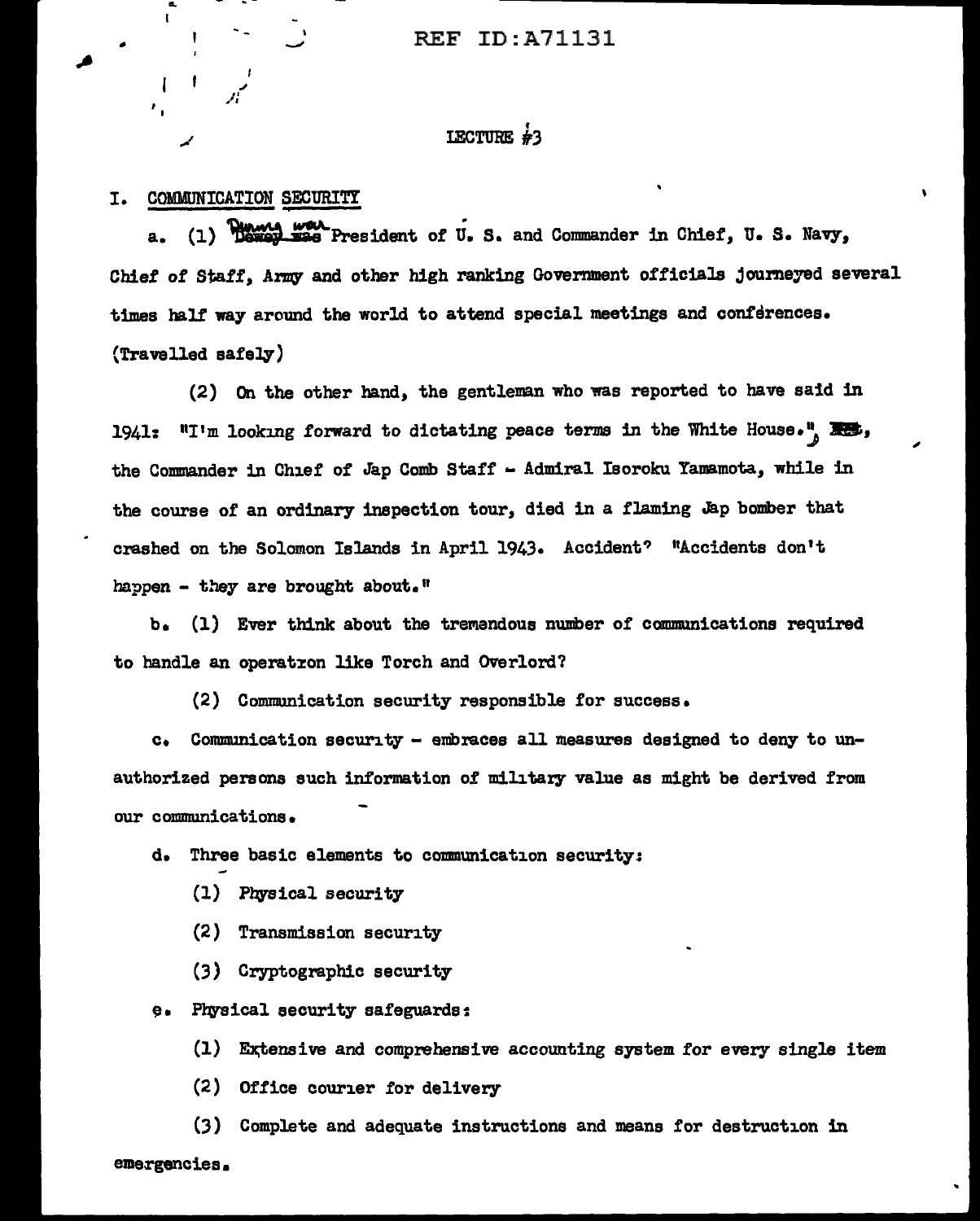

- (4) Rules for physical safeguarding (code rooms and etc)
- ( 5) Cryptographic clearances
- ( 6) Inspections

فكحور بممر

(7) Colmar Incident

*t.* Transmission security

- (1) Provide operating procedures which give least information to enemy
	- (a) Hidden addresses
	- (b) Changing call signs and f'requencies
- (2) Monitoring checks on violations •
- (3) Prevention of deception by enenv
- g. Cryptographic security

(1) Provision of adequate cryptographic systems to meet all needs  $\sim \overbrace{\text{over}}^{\text{Q} \circ \text{R}}$ high level material - unbreakable. (Maintenance)

(2) Continuous research in this field - for cryptographic (messages)-

 $cifony - cifax.$ 

- (3) Cryptographic systems used by Army divided into:
	- (a) Normal
	- (b) Standby
	- ( c) Emergency
- (4) cryp'ffonets world wide isolation system, etc.
- ( 5) Reporting of compromises (AR 380-5)

(Marine on Kwajalein, who during mop up operations in June 1944 stumbled across body of a dead  $Jap - a$  piece of water soaked paper lying beside Jap attracted his eye - was in English. Paper was Navy Department document - a code wideq used in Pacific. Jap writing on it - indicated "received *3* January  $1944 \cdot$ <sup>n</sup> Immediate check made as to responsibility for loss of document - narrowed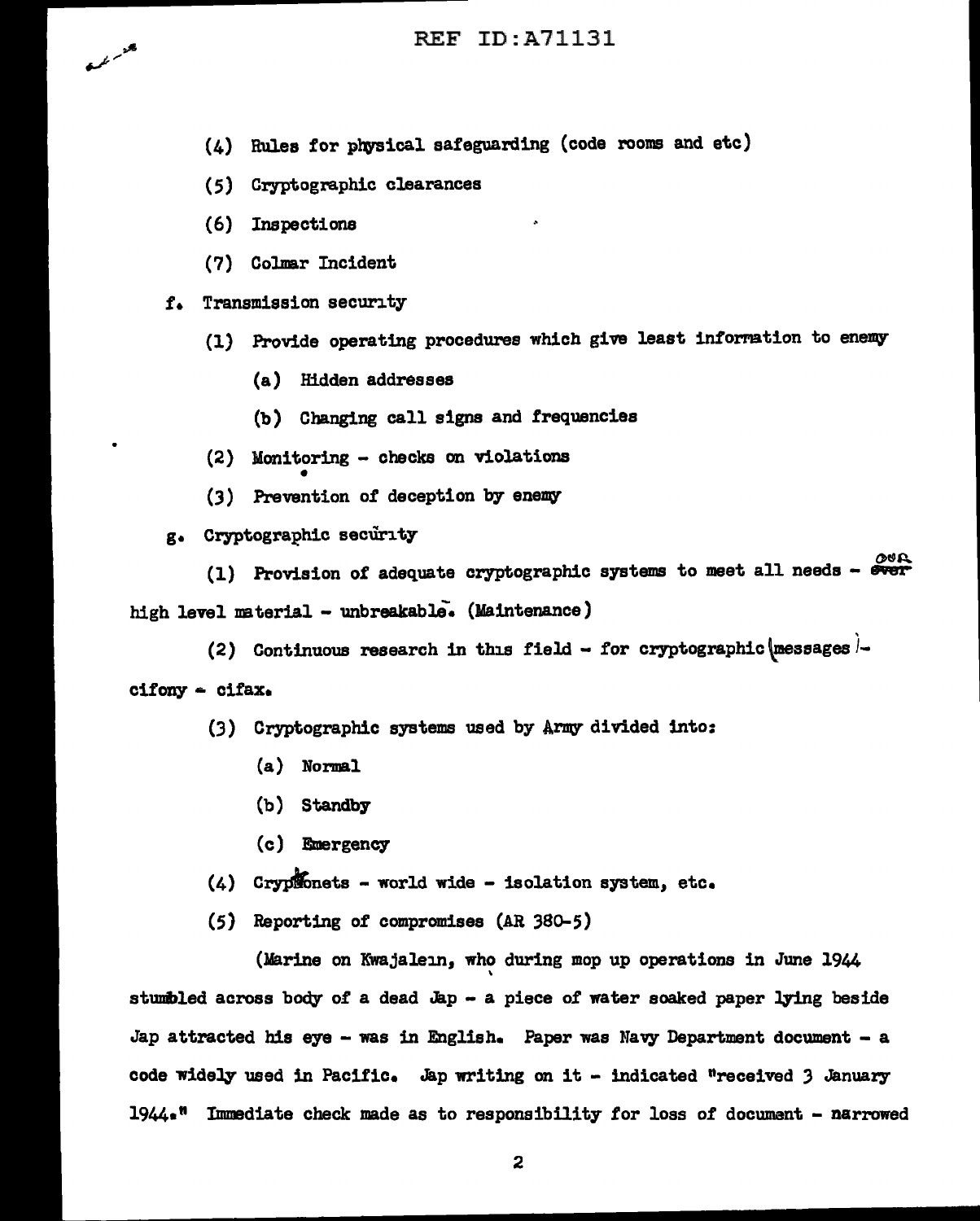\ 'down to a specific squadron of Army bomber command. Investigation revealed a Liberator was shot down. Squad $^{\bullet}_{\bullet}$  commander said he saw plane shot down and crew capturea and reported the loss to higher authority and assumed higher authority would take care of loss of code. Result no one reported its loss. Jap was found 8 ·January. Must assume codes read for 5 days.)

#### <sup>~</sup>II. THE ARMY SECURITY AGENCY

 $\overline{a}$ 

(history slide)  $\overline{\mathcal{L}}$  (history slide)  $\overline{\mathcal{L}}$  one  $\overline{\mathcal{L}}$  is the set  $\overline{\mathcal{L}}$ tory slide)<br>[ attenbut mits to vigourgation as reprend] a. 6 September directive - (history slide) - ' patroduct with to organization as require b. World-wide organization "  $c$ . Provides a service to  $G-2$ d. Organization.and function (2 slides) e. Doctrine letter) III. CONCLUSION  $\frac{1}{2}$  technological advances in this field, the need for complete ' Be.cause o I establishment of ASA a step in right direction. to Apriove the Desrie of sugally In last three Cectu the **ITI**A aprol defficult problex attaching to  $\overline{\mathcal{M}}$ a stration ever live rade can be a two et can: + functy Witter edezia survid. disaster bruny weed Deux gamed serve appreciation alone all, hope you Sulelhyme + the puture restance of vex nadan is upour naison<br>is uprot accept as an axiom that the weaker our I ' and usual establishments, the stranger i telligune safecueuse in emphasy the importance of erson described of what has been deschard.